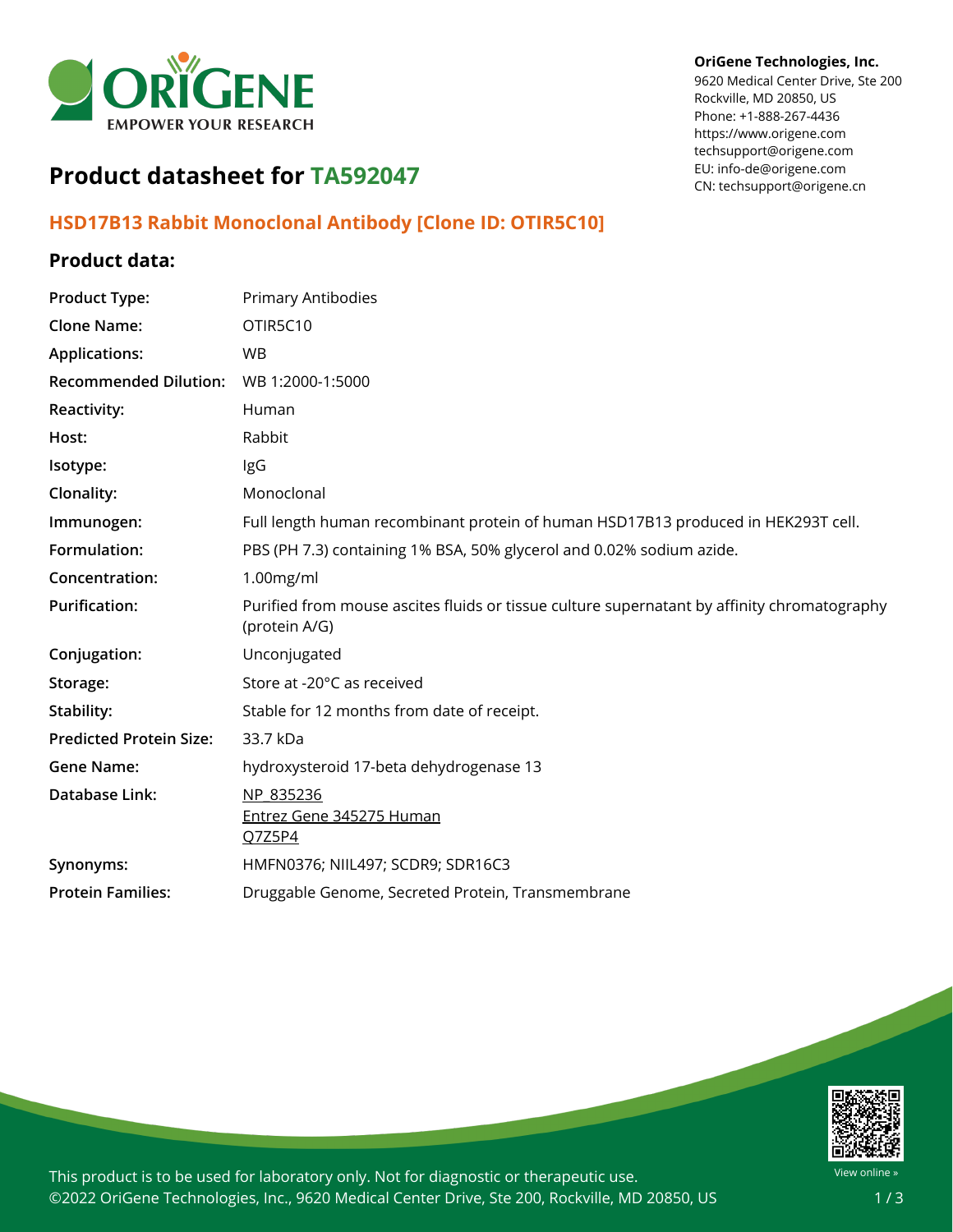

## **Product images:**



Western blot analysis of overexpressed human HSD17B13 lysate (5ug [LY405941], LEFT) and purified recombinant protein (0.02ug [TP313132], RIGHT) by using anti-HSD17B13 antibody (TA592047).



HEK293T cells were transfected with 10 different plasmids of human HSD cDNA ( HSD11B1, HSD17B2, HSD17B3, HSD17B4, HSD17B6, HSD17B7, HSD17B8, HSD17B10, HSD17B11, HSD17B13) for 48 hrs and lysed. Equivalent amounts of cell lysates (10ug per lane) were separated by SDS-PAGE and immunoblotted with anti-HSD17B13 rabbit monoclonal antibody. HSD17B13 was positive, while all others were negative(TA592047, 12000)

This product is to be used for laboratory only. Not for diagnostic or therapeutic use. ©2022 OriGene Technologies, Inc., 9620 Medical Center Drive, Ste 200, Rockville, MD 20850, US